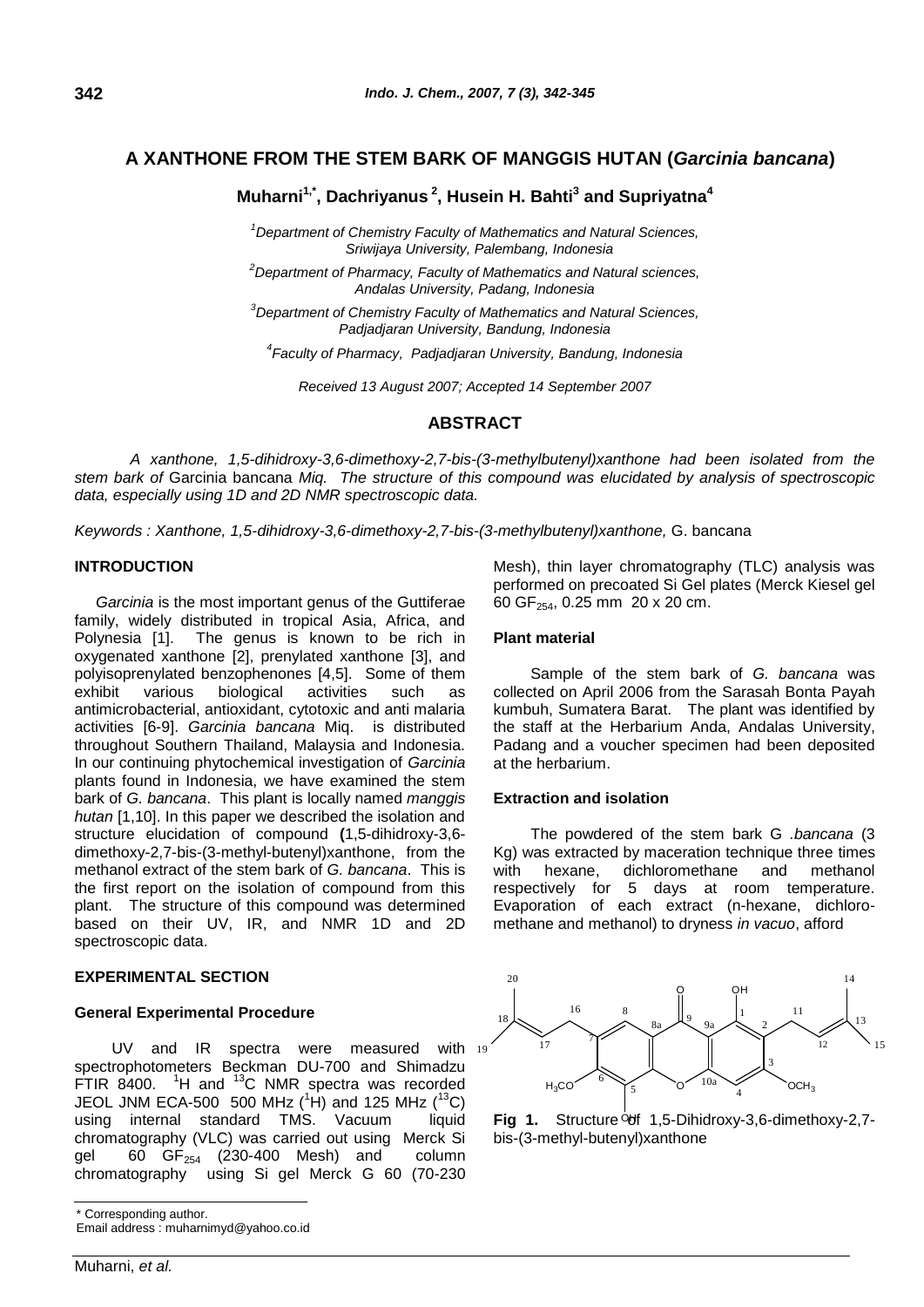| putenyi)xantnone        |                               |                     |                 |  |  |  |
|-------------------------|-------------------------------|---------------------|-----------------|--|--|--|
| Posisi                  | $\delta_H$ (mult., $J_{Hz}$ ) | $\delta_{\text{C}}$ | <b>DEPT</b>     |  |  |  |
| 1                       | 12.98(s)                      | 159.7               | С               |  |  |  |
| $\overline{\mathbf{c}}$ |                               | 112.2               | С               |  |  |  |
| 3                       |                               | 164.3               | C               |  |  |  |
| 3-OMe                   | 3.92(s)                       | 56.2                | CH <sub>3</sub> |  |  |  |
| 4                       | 6.53(s)                       | 89.9                | СH              |  |  |  |
| 4 <sup>a</sup>          |                               | 157.0               | С               |  |  |  |
| 5                       | $5.58$ ( <i>br s</i> )        | 136.7               | C               |  |  |  |
| 6                       |                               | 150.0               | C               |  |  |  |
| 6-OMe                   | 3.97(s)                       | 61.3                | CH <sub>3</sub> |  |  |  |
| 7                       |                               | 131.5               | С               |  |  |  |
| 8                       | 7.62(s)                       | 116.7               | <b>CH</b>       |  |  |  |
| 8a                      |                               | 114.1               | С               |  |  |  |
| 9                       |                               | 180,6               | $\rm_{C}^C$     |  |  |  |
| ga                      |                               | 100,1               |                 |  |  |  |
| 10 <sup>a</sup>         |                               | 154.0               |                 |  |  |  |
| 11                      | $3.36$ (d, $7.5$ )            | 21.6                | CH <sub>2</sub> |  |  |  |
| 12                      | $5.23$ (t, $7.5$ )            | 121.9               | CH              |  |  |  |
| 13                      |                               | 132.2               | C               |  |  |  |
| 14                      | 1.80                          | 18.0                | CH <sub>3</sub> |  |  |  |
| 15                      | 1.68                          | 26.2                | CH <sub>3</sub> |  |  |  |
| 16                      | $3.42$ (d, $7.3$ )            | 28.6                | CH <sub>2</sub> |  |  |  |
| 17                      | 5.30 $(t, 7.3)$               | 1221                | <b>CH</b>       |  |  |  |
| 18                      |                               | 133.8               | C               |  |  |  |
| 19                      | 1.76                          | 26.0                | CH <sub>3</sub> |  |  |  |
| 20                      | 1.74                          | 17.9                | CH <sub>3</sub> |  |  |  |

*1*  **Table 1**. <sup>1</sup>H NMR and 13C NMR data (chloroform-*d1*) for 1,5-dihidroxy-3,6-dimethoxy-2,7-bis-(3-methylbutenyl)xanthone

*n*-hexana extract (30 g), dicloromethane (55 g) and methanol (30 g). Methanol extract was subjected to vacum liquid chromatography eluted with a gradient system (*n*-hexana, *n*-hexana: EtOAc = 9:1; 8:2; 7:3; 6:4 and EtOAc) to afford 5 fractions A1 – A5. Fraction 2 was further purified column chromatography (eluted with gradient system *n*-hexana, *n*-hexana : EtOAc = 9:1; 8:2; 7:3 and EtOAc) to afford 4 subfraction. Subfraction 2 after purification with recrystalization gave a pure compound (7 mg).

This compound obtained as a yellow crystal, UV:  $\lambda_{\text{max}}$  absorption at 261, 312 and 368 nm. IR (KBr)  $V_{\text{maks}}$ cm<sup>-1</sup> 3444 (OH), 2962, 2920 (C-H alifatic), 1651( carbonil chelating), 1600, 1569 dan 1465 cm-1 (benzena derivated) and 1172 (C-O ether). <sup>1</sup>H NMR (chloroform $d_1$ , 500 MHz)  $\delta_H$  ppm, <sup>13</sup>C NMR (chloroform- $d_1$ , 125 MHz)  $\delta_c$  ppm see Table 1, and correlation H-C HMQC, HMBC dan H-H COSY spectrum see Table 2.

# **RESULT AND DISCUSSION**

The methanol extract of the stem bark of *G. bancana* was subjected to chromatographic purification to afford one xanthone compound. The structure was elucidating using 1D and 2D NMR spectroscopic data. The <sup>13</sup>C NMR signals were assigned from DEPT,

| Muharni, et al. |  |  |
|-----------------|--|--|

| Position H | HMQC    | <b>HMBC</b> | COSY                  |
|------------|---------|-------------|-----------------------|
| 1          | $C-1$   |             |                       |
| 3-OMe      | C-3-OMe | $C-3$       |                       |
| 4          | $C-4$   | $C-4a$      |                       |
| $5-OH$     | $C-5$   |             |                       |
| 6-OMe      | C-6-OMe | C-6,        |                       |
| 8          | $C-8$   | $C-10a$     |                       |
| H-11       | $C-11$  | $C-2, C-3,$ | H-12, H-14,           |
|            |         | $C-13$      | $H-15$                |
| H12        | $C-12$  | $C-2$       | H-11, H-14,<br>$H-15$ |
| 14         | $C-14$  | C-12, C-13, |                       |
|            |         | $C-15$      |                       |
| 15         | $C-15$  | C-12, C-13, |                       |
|            |         | $C-14$      |                       |
| 16         | C-16    | $C-6, C-7,$ | H-17, H-19,           |
|            |         | $C-18$      | $H-20$                |
| 17         | $C-17$  |             | H-16, H-19,<br>$H-20$ |
| 19         | $C-19$  | C-17, C-18, |                       |
|            |         | $C-20$      |                       |
| 20         | $C-20$  | C-17, C-18, |                       |
|            |         | C-19        |                       |

dimethoxy-2,7-bis-(3-methylbutenyl)xanthone

HMQC, HMBC and COSY spectras. The  ${}^{1}$ H and  ${}^{13}$ C spectra data also compared with those reported in the literature.

The pure compound was obtained as a yellow crystal. The UV spectrum showed  $\lambda_{\text{max}}$  absorption at 261, 312 and 368 nm characteristic to xanthone nucleus [11]. The IR spectrum exhibited absorptions for hydroxyl (3444), C-H aliphatic (2920, 2962), carbonyl (1651), aromatic (1600, 1569 and 1465 cm<sup>-1</sup>) and ether (1172 cm<sup>-1</sup>). The <sup>1</sup>H NMR and <sup>13</sup>C HNMR spectra of compound (Table 1) showed characteristic signals for prenylated xanthone derivated [12]. <sup>1</sup>H NMR Spectrum showed peaks for one prenyl group at  $[\delta_H$  3.36 (2H, d, J= 7.5),  $\delta_H$  5.23 (1H, t, J=7.5),  $\delta_H$  1.80 (3H, s) and  $\delta_H$  1.68 (3H, s)], prenyl group others at  $[\delta_H]$ 3.42 (2H, d, J=7.3),  $\delta_H$  5.30 (1H, d, J=7.3),  $\delta_H$  1.36 (3H, s) and  $\delta_H$  1.74 (3H, s)], two methoxyl group at  $\delta_H$  3.97 (3H, s) and  $\delta_H$  3.92 (3H, s), two hydroxyl group at  $\delta_H$ 12.98 (1H, s) and  $\delta_H$  5.58 (1H, br s) and two proton aromatic at  $\delta_H$  6.53 (1H ,s) and  $\delta_H$  7.62 (1H, s). DEPT spectrum showed six carbon methyl at  $\delta_c$  164.3 (C-3-OMe), 150.0 (C-6-OMe), 18.0 ( C-14), 26.2 (C-15), 26.0 ( C-19) and  $\delta_c$  17.9 (C-20) ppm, two carbon methylene at  $\delta_c$  21.5 ( C-11), and  $\delta_c$  28.6 (C-16), four carbon methyne at  $\delta_c$  89.9 (C-4), 116.7 (C-8) 121.9 (C-12) and  $\delta_c$  122.1 (C-17) and thirteen carbon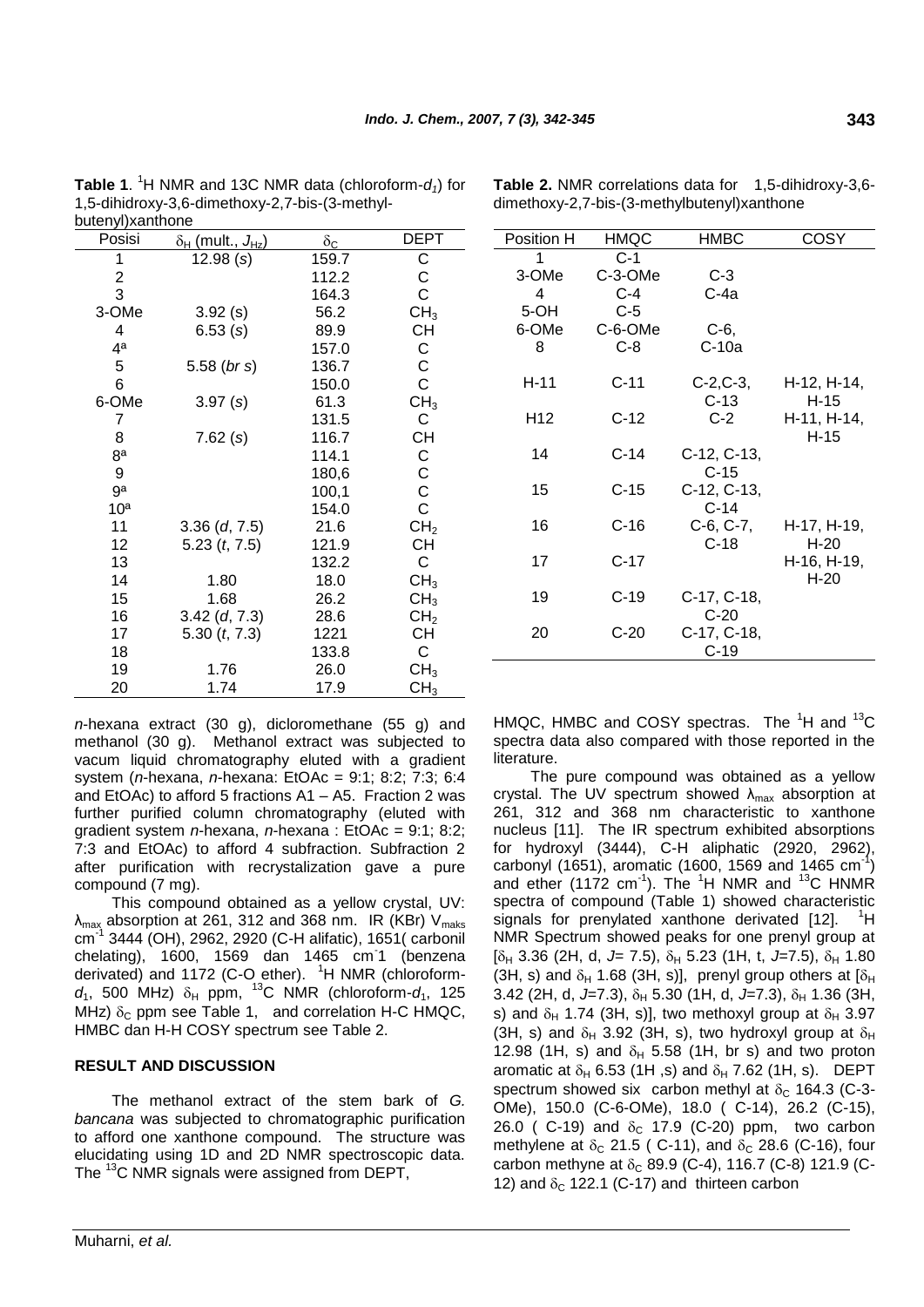

**Fig 4.** HMBC spectrum

 $000$ 

 $\circ$ o $\circ$ 

150.0

 $\frac{164.3}{0.3 \cdot 0.5 \cdot 0.}$ 



**Fig 6.** HMBC correlations from two prenyl group

quaternary at  $\delta_0$  159.7 (C-1), 112.2 (C-2), 164.3 (C-3), 157.0 (C-4a), 136.7 (C-5), 150.0 (C-6), 131.5 (C-7), 114.1 (C-8a), 180.6 (C-9), 100.1 (C-9a), 154.0 (C-10a), 132.2 (C-13), and  $\delta_c$  133.8 (C-18) ppm.

From HMQC, the methylene proton signal  $\delta_H$  3.36 ppm showed a connection to a carbon signal at  $\delta_{\rm C}$ 21.5 ppm and HMBC showed correlations between the methylene protons at  $\delta_H$  3.36 (2H, H-11) and quaternary carbons at  $\delta_c$  112.2 (C-2), 164.3 (C-3) and  $\delta_c$  132.2 (C-13). In the COSY spectrum showed that proton at  $\delta_H$  3.36 (H-11) coupled with a methyne group at  $\delta_H$  5.23 ppm (H-12) as well as with two methyl groups at  $\delta_H$  1.80 (H-14) and  $\delta_H$  1.68 (H-15). Signal at  $\delta_H$  3.42 (2H-16) connected to a carbon  $\delta_C$  28.58 and long correlations with carbons signal at  $\delta_c$  150.0 (C-6),  $\delta_c$  131.5 (C-7) and  $\delta_c$  133.8 (C-18). In the COSY spectrum showed that proton coupled with a methylen proton at  $\delta_H$  5.30 (H-17), and methyl proton at  $\delta_H$  1.76 (H-19) and  $\delta_H$  1.74 (H-20). Furthermore, the position of the prenyl group at C-2 and C-7 were deduced from HMBC long range correlations between proton at 3,36 (H-11) with carbon at 112,2 (C-2) and 164,3 (C-3) and proton at 3.42 with carbon at 116,7 (C-8) and 131,4 (C-7). HMBC correlations from two prenyl group can see at Fig 6.



per Million : 111

 $\frac{3}{2}$ 100.0 10.0 120.0

130.0

160.0

narts nor Million : 13C 140.0 50.0